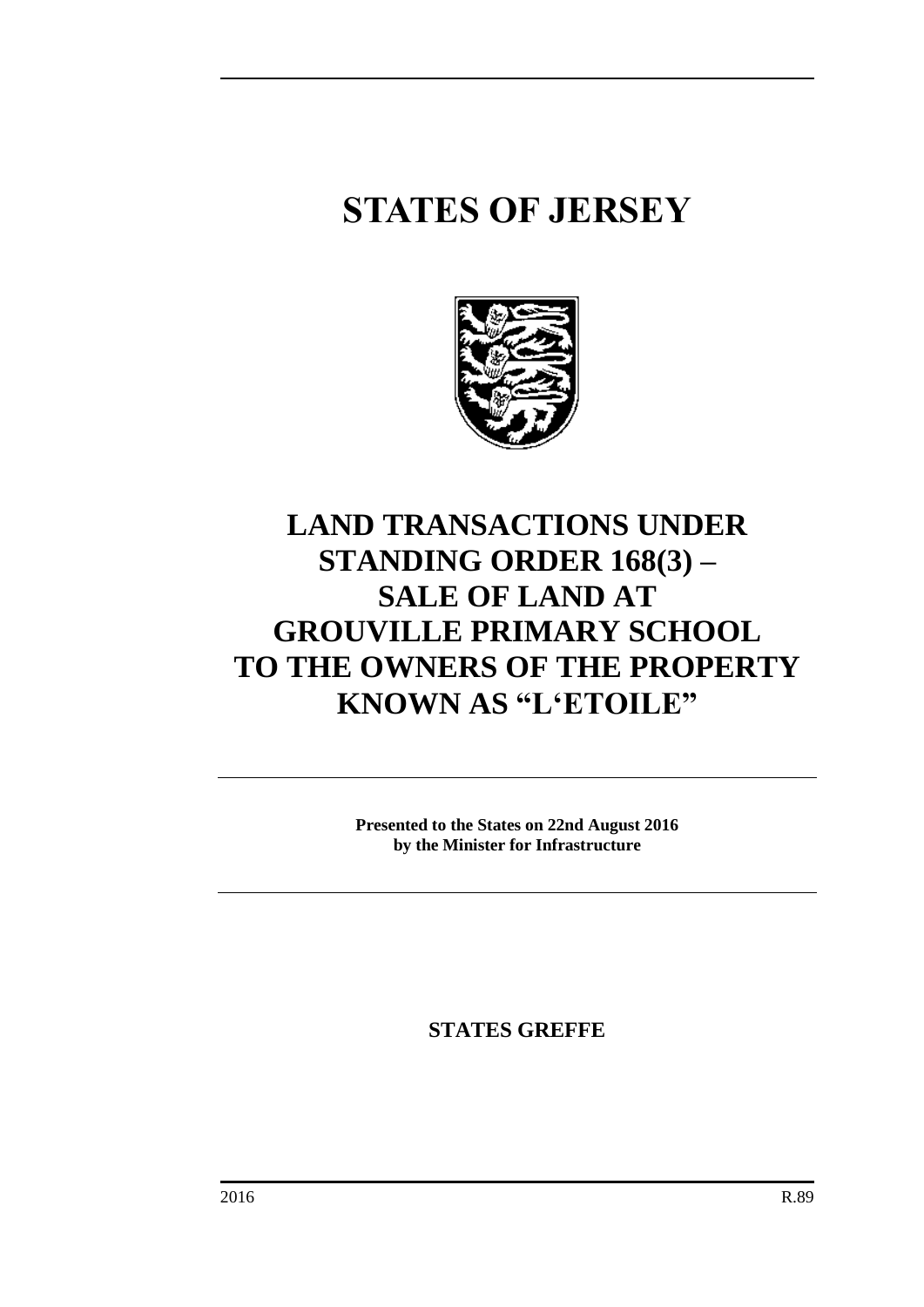## **REPORT**

**Decision(s):** Under Standing Order 168(3) the Minister for Infrastructure hereby notifies the States that he has accepted the recommendation of the Property Holdings Department to agree to the following –

## **Land transaction –**

The sale of a parcel of land measuring approximately 148 square feet forming part of Grouville Primary School, owned by the Public, and now incorporated in the property known as "L'Etoile", to the owners of "L'Etoile". The land is not required by the School and its disposal represents appropriate and effective management of States property, with the States of Jersey benefitting from the receipt of the proceeds of the sale.

The Minister hereby authorises, as applicable, the Attorney General and the Greffier of the States to pass any contract which is required to be passed on behalf of the Public; and the Director of Property Holdings to conclude any contract which is required to be concluded on behalf of the Public.

After the expiry of 15 days following presentation to the States the transaction may be concluded.

*(Drawing attached at Appendix.)*

*Further information on this decision can be found on [www.gov.je](http://www.gov.je/) under Ministerial Decisions (reference MD-PH-2016-0056).*